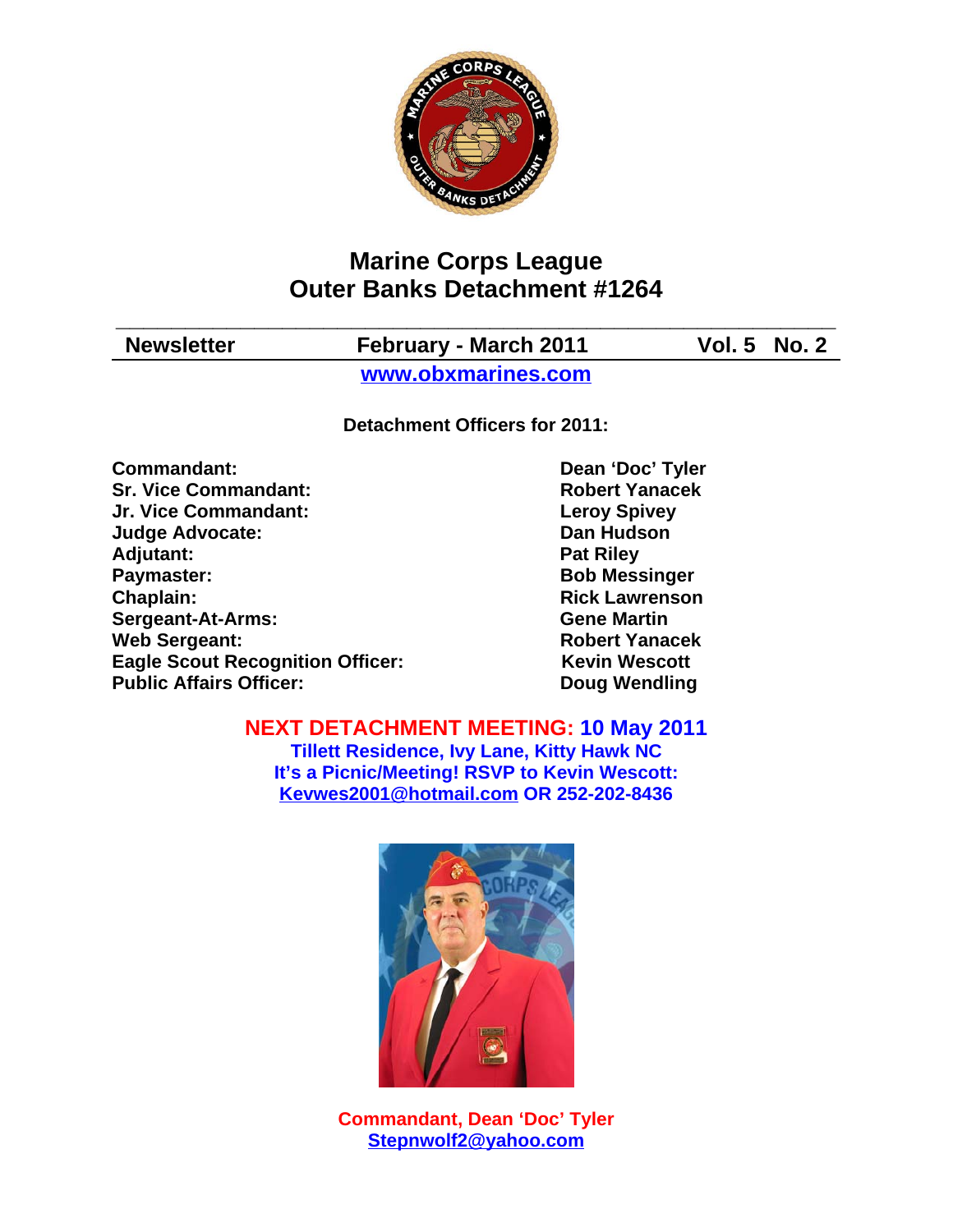# **Current Intel:**

### **Check your Detachment Website OFTEN: www.obxmarines.com**

### **Detachment Meeting 11Feb:**

**Held at the Black Pelican Restaurant because of access problem at the Kern Pitts Center. [Certificate of Appreciation presented to Black Pelican by Commandant Tyler and PAO Wendling on 11Mar2011] Detachment donation to Girl Scouts: \$20 16 attendees**

#### **Detachment Meeting 8Mar:**

**Kern Pitts Center… Presentation by Wright Flight regarding youth program. Detachment donation to Wright Flight: \$100**

**Discussed Eagle Scout Court of Honor attended by Commandant Tyler and Eagle Scout Recognition Officer Wescott on 5Mar. [Certificate presented to new Eagle Scout Robison.]**

**Made preparations for Detachment participation in annual Kelly's St. Patrick's Day Parade with jeep, pickup and Detachment banner. Sr. Vice Commandant Yanacek coordinated.**

**14 attendees**

### **Veteran's Outreach Program:**

**VA representatives of the Rural Health Initiative conducted an outreach program at the Corolla Library from 1030 to 1330 on 2 March 2011. 18 local veterans participated.**

#### **Detachment Meetings**

**10 May 2011 – Last meeting before summer AND family picnic… Be there! 13 September 2011 – Restart regular monthly meetings.**

### **Once a Marine, ALWAYS a Marine…**



**Pay your dues promptly to continue receiving your Marine Corps League benefits… Unsure if/when your membership dues need to be paid? Contact Bob Messinger, Paymaster at messenger.b@obxmarines.com**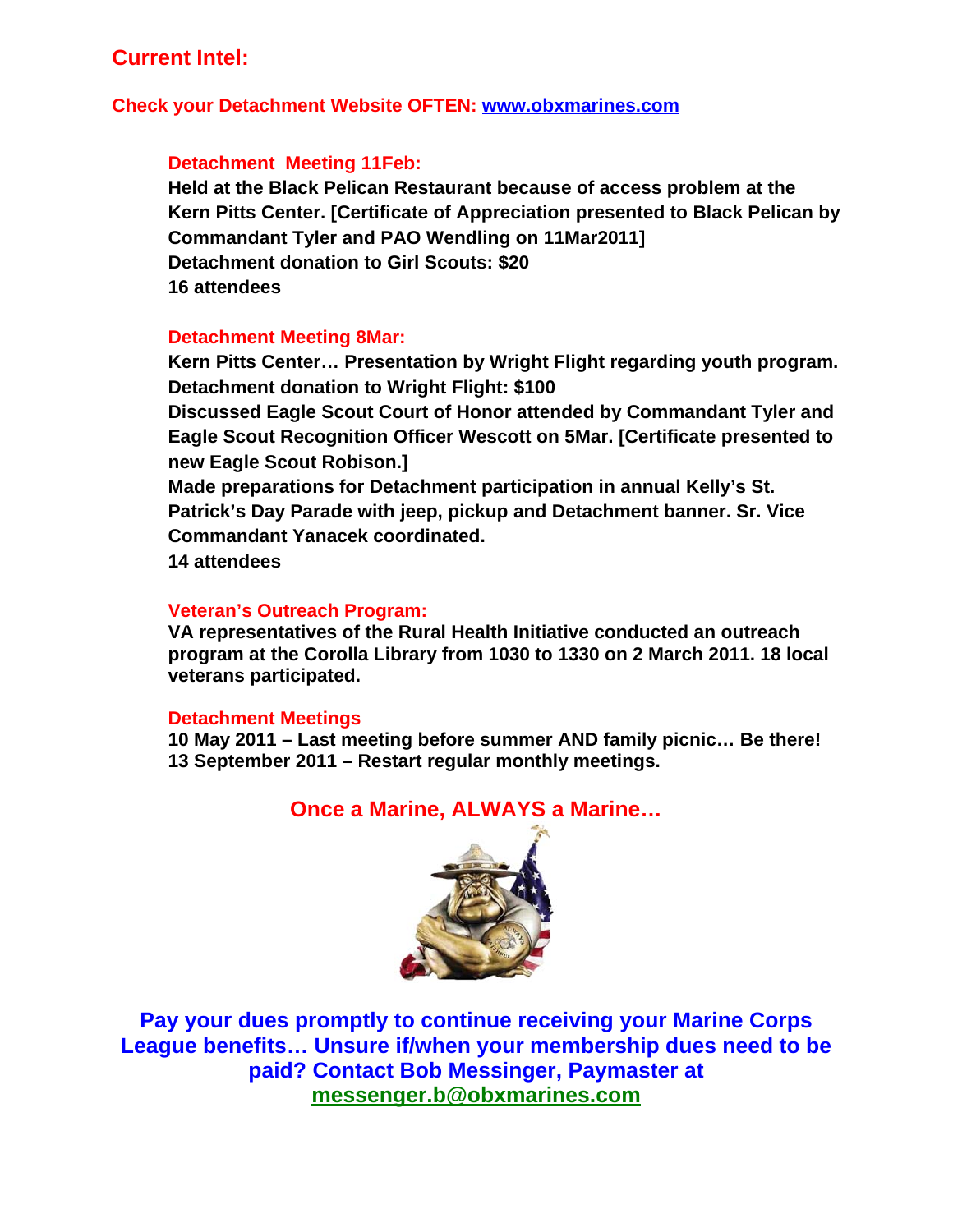**Member Businesses: We would like to place a link for any member business on our web site. Please send info to Robert Yanacek, our web sergeant, at webmaster@obxmarines.com. Support member's business if at all possible…**

## **Eagle Scout Recognition:**

**The goals of Marine Corps League Outer Banks Detachment # 1264 Eagle Scout Recognition program are as follows:**

- **1. To congratulate and give recognition to members of the Boy Scouts of America who have fulfilled the requirements and obtained the highest award in Boy Scouting.**
- **2. To have the Eagle Scout become aware of the skills that he has mastered to become an Eagle Scout are also held in very high regards by the Marine Corps and Corporations throughout the United States.**
- **3. To fulfill part of the Marine Corps League Mission, which is to preserve the traditions, promote the interest, and perpetuate the history of the United States Marine Corps.**

If you are aware of a Scout working toward Eagle Scout recognition, please contact: Kevin Wescott kevwes2001@hotmail.com so that the Detachment can provide Marine Corps League recognition.

## **RECRUITING:**

**Recruiting literature is available for all members. Download from Detachment website, pick some up at the next meeting or request some from your Detachment leadership. Carry recruiting info and applications in your car and never miss and opportunity to let a fellow Marine/FMF Corpsman know what we're about. Make it your objective to recruit one new member this year. Current membership is 48. Recruiting is EVERYONE'S responsibility! Tell your buddies what they're missing….**

### **WELCOME ABOARD:**

**Craig Clark, Kill Devil Hills, NC Zene Fearing, Nags Head, NC John Ochs, Frisco, NC Dennis Thompson, Kill Devil Hills, NC**

**Check your Detachment website often: www.obxmarines.com**

**Also, North Carolina and other MCL information is available at the Department NC website: www.ncmcl.org** 

**National Marine Corps League website: www.mcleague.com ALSO: Syndicated Marine Corps League News… www.ncmcl.net**